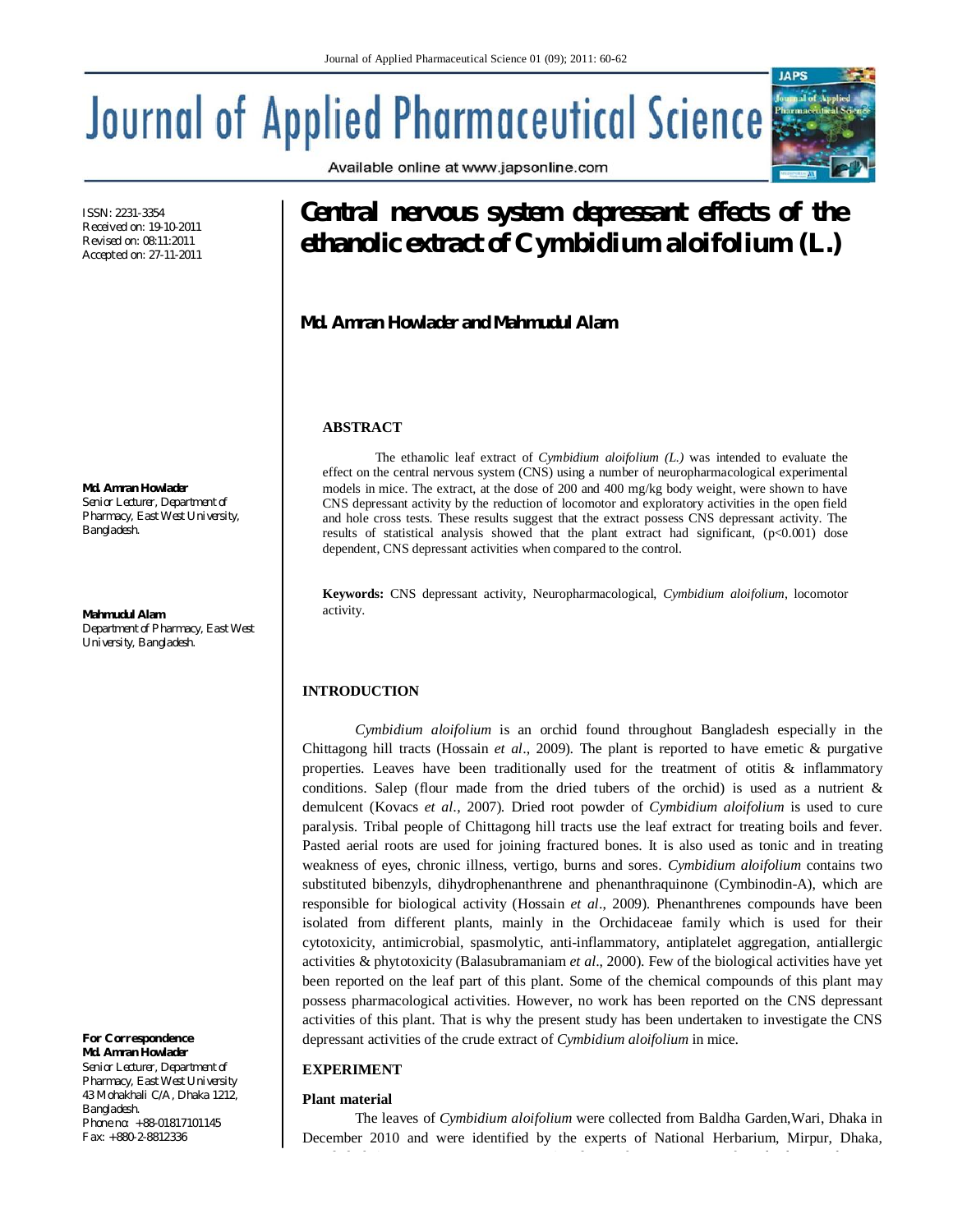Bangladesh (Accession No. **DACB- 35414**) and a voucher specimen was kept for future reference.

#### **Preparation of the Extract**

The leaves were thoroughly washed with water. The collected leaves were cut into small pieces & dried in the sun for 15 days. The dried pieces of the plant leaves were ground into fine powder by blender machine. Then the powder was preserved in separate airtight containers for further use. The plant powders (100 gm) were extracted by cold extraction process using ethanol (95% v/v 600 ml) as solvent in a round bottom flask, with occasional shaking & stirring for 7 days. After 7 days the extract was filtered through the cotton  $&$  then through the filter paper. Then, the liquid was dried with rotary evaporator to achieve a blackish mass.

#### **Animals**

Swiss albino mice (20-30 g) of either sex were purchased from the Animal Research Branch of the International Centre for Diarrhoeal Disease and Research, Bangladesh (ICDDR, B). The animals were housed under standard laboratory conditions. The animals were fed with laboratory food and water *ad libitum*. The experiments were done in an isolated and noiseless room.

#### **Drugs and chemicals**

Acetic acid & Carrageenan were obtained from Merck, Germany. Tween-80 was obtained from BDH Chemicals, UK. Normal saline solution was purchased from Beximco Infusion Ltd., Bangladesh. Diclofenac was obtained from Square Pharmaceuticals Ltd., Bangladesh.

#### **Experimental design**

The animals were randomly divided into four groups & each group consisting of five mice. The test groups received ELECA (ethanolic leaf extract of *Cymbidium aloifolium)* at the doses of 200 and 400 mg/kg while positive control was treated with diazepam (10 mg/kg) and control with vehicle (1% Tween 80 in water).

#### **PROCEDURE**

#### **Open Field Test**

The method described by Gupta, Dandiya & Gupta in 1971 was slightly modified & used for screening depressive action of the test drugs on CNS in mice. The animals were divided into control and test groups. The test groups received *Cymbidium aloifolium* ethanolic leaf extracts at the doses of 200 and 400 mg/kg body weight orally whereas the control group received vehicle (1% Tween 80 in water). The floor of an open field of half square meter was divided into a series of squares each alternatively colored black and white. The apparatus had a 40 cm height wall. The number of squares visited by the animals was counted for 3 mins, at 0, 30, 60 and 90 mins during the study period (Gupta *et al*., 1971).

#### **Hole Cross Test**

The method described by Takagi, Watanabe & Saito in 1975 was slightly modified & adopted for determine CNS depressant activity in mice. A steel partition was fixed in the middle of a cage having a size of  $30 \times 20 \times 14$  cm. A hole of 3 cm diameter was made at a height of 7.5 cm in the center of the cage. The number of passages of a mouse through the hole from one chamber to other was counted for a period of 3 mins at 0, 30, 60 and 90 mins after the oral treatment with *Cymbidium aloifolium* leaves ethanolic extracts at the doses of 200 and 400 mg/kg (Takagi *et al*., 1971).

#### **Statistical analysis**

The results were expressed as the mean  $\pm$  SEM (standard error mean). ANOVA (analysis of variance) followed by Dunnett's 't' test was performed as a *post hoc* test to evaluate the statistical significance while taking vehicle treated animals as control; p value of < 0.05 was considered as statistically significant.

#### **RESULTS**

#### **Hole cross test**

In the open field test, the extract showed a decrease in locomotion in the test animals at both dose levels (200 and 400 mg/kg body weight). The depressant activity was slowly reduced with time. The results were dose dependent & statistically significant (Table 1).

#### **Open field test**

In the hole cross test, the extract also showed a decrease in locomotion in the test animals at both dose levels (200 and 400 mg/kg body weight). The results were also dose dependent and statistically significant (Table 2).

**Table 1:** Effects of the ethanol extract of *C. aloifolium* leaf in mice on hole cross test.

| Groups                     | Mean movements on open field before and after<br>drug administration |                  |                  |                  |  |
|----------------------------|----------------------------------------------------------------------|------------------|------------------|------------------|--|
|                            | $0 \text{ min}$                                                      | $30 \text{ min}$ | $60$ min         | $90 \text{ min}$ |  |
| Control                    | $16.2 + 1.93$                                                        | $13.4 + 1.32$    | $13.2 + 1.88$    | $11.8 \pm 1.27$  |  |
| <b>Standard</b>            | $8 + 2.09**$                                                         | $3.6+1.60**$     | $2.4 \pm 0.92**$ | $4.8 \pm 2.05**$ |  |
| <b>ELECA</b>               | $11.8 \pm 0.96**$                                                    | $8.4 + 0.50**$   | $8.6 + 0.67**$   | $9.4 + 1.36**$   |  |
| (200mg/kg)<br><b>ELECA</b> | $10.2 + 0.58**$                                                      | $7.8 + 0.37**$   | $5.2 \pm 0.58**$ | $4 \pm 1.58**$   |  |
| (400mg/kg)                 |                                                                      |                  |                  |                  |  |

Values are expressed as mean  $\pm$  SEM, (n = 5); \*\*  $p < 0.001$ , Dunnett's 't' test as compared to control. ELECA: ethanolic leaf extract of *Cymbidium aloifolium*.

**Table 2:** Effects of the ethanol extract of *C. aloifolium* leaf in mice on open field test.

| Groups     | Mean hole cross (no.) before and after drug administration |                  |                   |                     |  |  |
|------------|------------------------------------------------------------|------------------|-------------------|---------------------|--|--|
|            | $0 \text{ min}$                                            | $30 \text{ min}$ | $60$ min          | $90 \text{ min}$    |  |  |
| Control    | $228.8+3.08$                                               | $204.4+2.2$      | $190+2.09$        | $181.6 + 3.15$      |  |  |
| Standard   | $123 + 3.17**$                                             | $102.4 + 2.67**$ | $90.8 + 3.26**$   | $36.2 + 9.94**$     |  |  |
| ELECA      | $160+17.19**$                                              | $145.8 + 4.65**$ | $114 + 6.29**$    | $98.4 + 2.80**$     |  |  |
| (200mg/kg) |                                                            |                  |                   |                     |  |  |
| ELECA      | $136.6 + 14.58**$                                          | $97.2 + 3.55$ ** | $75.6 \pm 6.24**$ | $73.8 \pm 10.66$ ** |  |  |
| (400mg/kg) |                                                            |                  |                   |                     |  |  |

Values are expressed as mean  $\pm$  SEM, (n = 5); \*\*  $p < 0.001$ , Dunnett's 't' test as compared to control. ELECA: ethanolic leaf extract of *Cymbidium aloifolium*.